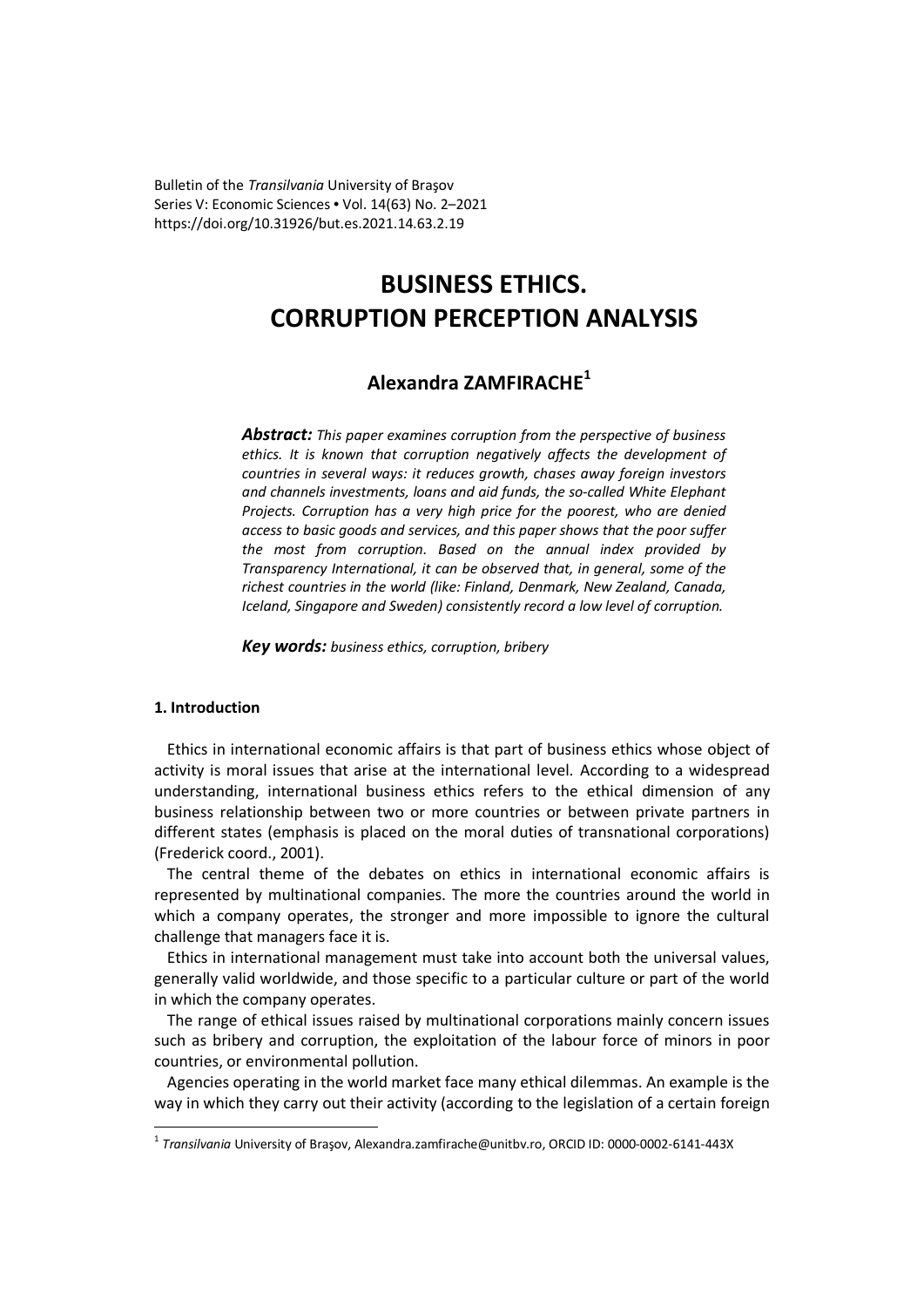country), come into conflict (more or less flagrantly) both with the laws of the country of origin and with the set of moral values that the corporation states them in its code of ethics. In specialized papers, which deal with issues related to ethics in international affairs (Frederick coord., 2001), there are, in principle, eight categories of issues of general interest (Popa and Filip, 1999):

- 1. Bribery and corruption;
- 2. Problems aimed at employment and staffing issues;
- 3. Marketing practices and consumer protection;
- 4. Impact on the economies and development of host countries;
- 5. Effects on the natural environment;
- 6. The cultural impact of transnational operations;
- 7. Relations with the governments of the host countries;
- 8. Relations with the countries of origin.

The most common problem for multinational companies is, undoubtedly, corruption due to its universal character, which is analysed in this paper.

#### **2. Literature Review**

Defined in a general sense, corruption is a deviation from moral norms. In a more precise sense, the term refers to the incorrect or illegal conduct of a person who is in a position of authority or power, for the purpose of obtaining personal gain in monetary or other form. Usually, the category of acts of corruption includes: bribery, nepotism, fraud, embezzlement, use for personal purposes of resources that do not belong to that individual. Corruption occurs where there is a poor-quality government, violent conflict or where state control and its regulations cannot be implemented in an effective way.

In international affairs, corruption raise a particular concern: In a prudent estimate, the total amount paid as bribes in international affairs is estimated at \$80 billion a year - about how much the United Nations considers that it is necessary for the global eradication of poverty in the world today.

 The costs of corruption for the EU economy are estimated at EUR 120 billion per year, not much less than the annual budget of the European Union. The total economic costs of corruption cannot be easily calculated. The figure is based on estimates of institutions and specialized bodies such as the International Chamber of Commerce, Transparency International, Global Compact of the United Nations (UN Global Compact), World Economic Forum or the publication "Clean Business is Good Business" in 2009 which says that corruption accounts for 5% of global GDP.

In the business environment, corruption creates uncertainty, slowing down processes, and can lead to additional costs. Thus, the business becomes less attractive for the business environment, the level of private investment and competitiveness decrease accordingly, and the economy cannot reach its full potential (European Commission, 2011).

According to the 2015 Flash Eurobarometer survey on Business attitudes towards corruption in the EU, the results show that:

 $\geq$  40% of EU companies say that corruption is a problem for them in their business;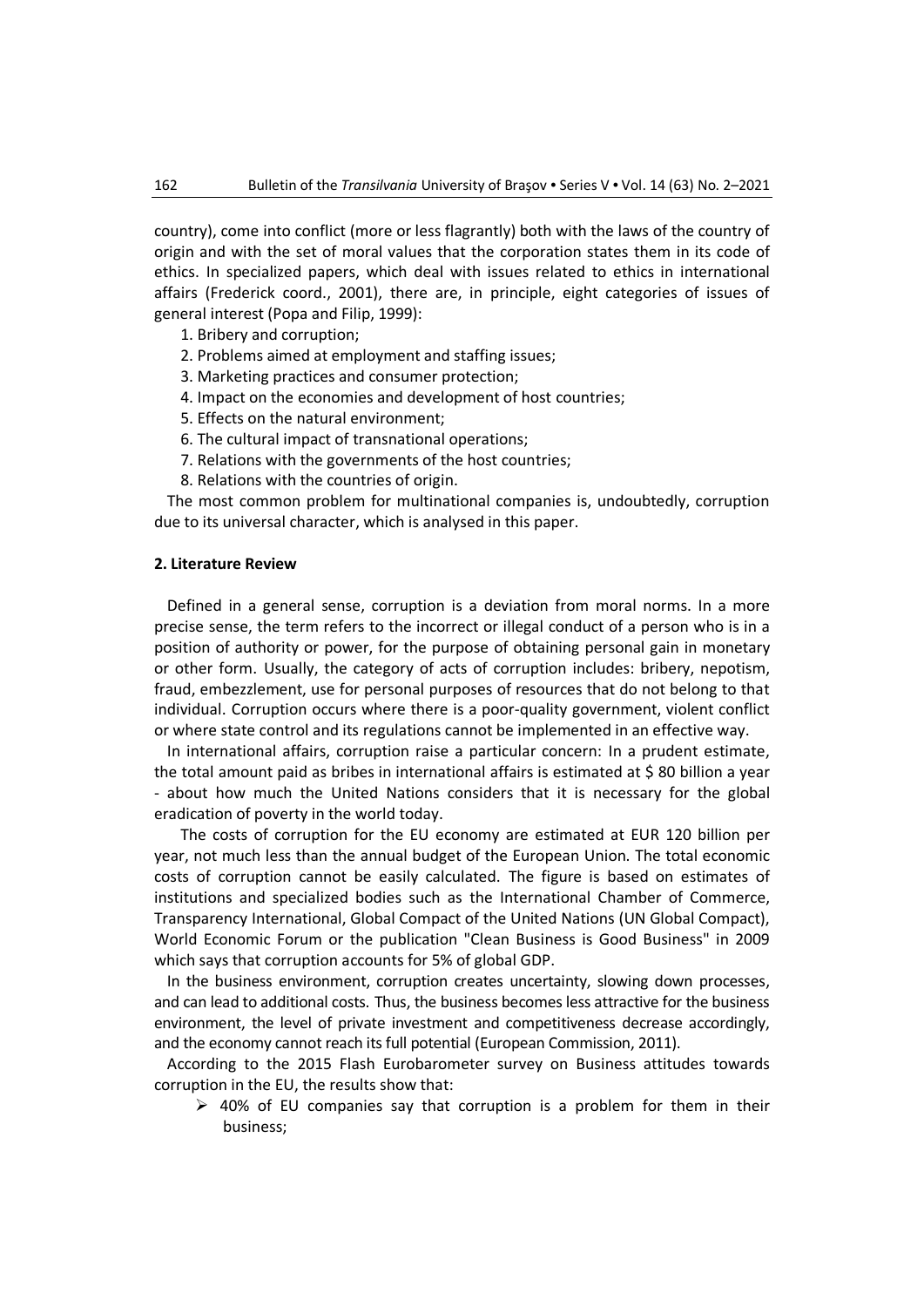- $\geq 71\%$  of companies say corruption is widespread in their country;
- $\triangleright$  44% of respondents say that the only way to succeed in business is to have political ties;
- $\geq$  34% of the companies that participated in public tenders or public procurement procedures in the last 3 years considered that corruption prevented them from winning a contract;
- $\triangleright$  68% of companies agreed that favouritism and corruption obstruct business competition in their country;
- $\triangleright$  4% of the enterprises stated that they were asked or expected to pay bribes in order to receive certain public services or authorizations in the last 12 months.

Bribery is a common practice in all countries, bearing different names, such as: na leva (Russia), hongbao (China), hanagusuri or zoushuuwai (Japan), ne mul (Korea), rishwat (India), kitu kidogo (Kenya), dash (West Africa), baksheesh or arr-aam (Middle East), mordida (Mexico), diego (Argentina), pajada (Honduras), jeitinho (Brazil), Schmiergeld (Germany), bustarella (Italy), grease (USA), bribery (UK), mită or bacşiş (Romania).

Bribery and corruption create an uncertain business environment and these issues have very costly implications for multinationals that do not want to bear the "additional costs."

According to World Bank assessments, widespread corruption can reduce a country's growth rate by up to 1% in comparison with other countries at the same level of economic and social development, but with a reduced corruption.

Immoral practices, especially bribery and corruption, trigger real costs of time, money and social welfare, borne not only by companies and governments, but also by individuals.

Corruption negatively affects a country's development in many ways: it reduces economic growth, it chases away foreign investors and channels investments, loans and aid funds in the so-called White Elephant Projects - absurdly grandiose projects that bring huge benefits to those managing the money, but not any good to the citizens (Iamandi, I. E., Filip, R., 2008). In addition, corruption has a very high price for the poorest, who are barred from access to basic goods and services; certainly, the poor suffer the most from corruption.

The Organisation for Economic Co-operation and Development (OECD) and the United Nations are considered the leading multinationals in the fight against corruption. OECD Convention on Combating Bribery of Foreign Public Officials is the main international convention dealing with the fight against bribery and corruption in international business. Each country has certain regulations regarding corruption among national officials, but the Convention obliges its signatories to adopt national legislation that criminalizes the bribery of public officials abroad. All members of the OECD, as well as four other non-member countries (Argentina, Brazil, Bulgaria and Chile) have signed this convention.

To combat this practice, generally recognized as immoral, a non-governmental organization called Transparency International was set up. Its primary purpose is to prevent and combat the phenomenon of corruption at international level, through research, documentation, information, education and awareness of public opinion.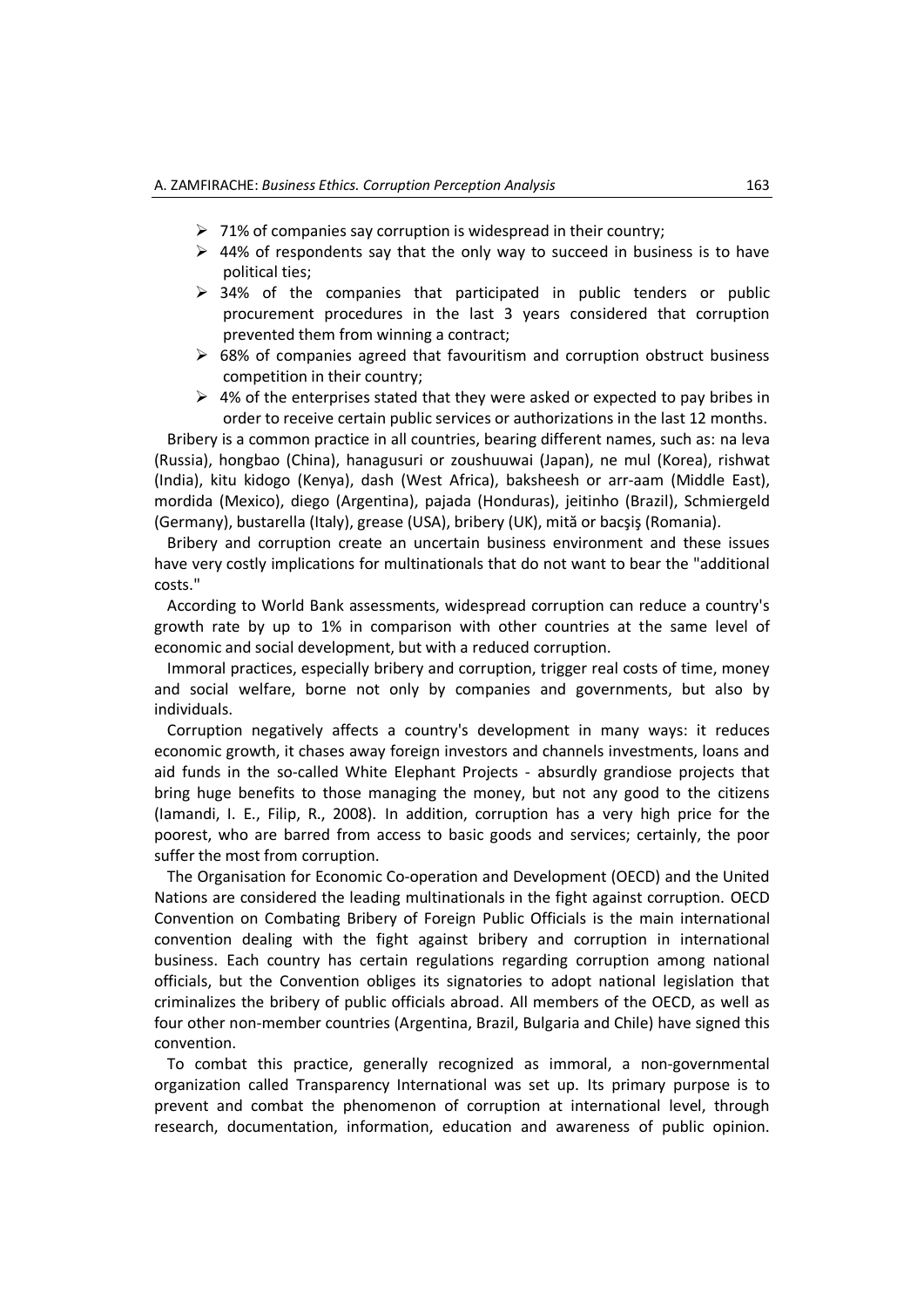Originally founded in Germany in May 1993 as a non-profit organization, Transparency International is now an international non-governmental organization. It annually monitors and publishes the Global Corruption Barometer and the Corruption Perceptions Index, and comparative lists of global corruption levels. The organization is headquartered in Berlin, Germany.

In order to have an overview of the data presented, this paper is carried out on the official statistics recorded on corruption.

## **3. Methodology**

The official information was taken from the EUROSTAT database and the Corruption Perceptions Index (Transparency International, 2021)

The Corruption Perceptions Index is a ranking published annually by Transparency International (TI) that measures "the perceived level of corruption in a country, established by expert assessments and opinion surveys.

The following steps are followed to calculate the CPI (Transparency International, 2021):

- **1. Select data sources** each data source that is used to construct the CPI must fulfil a selection of criteria.
- **2. Standardise data sources to a scale of 0-100** where a 0 equals the highest level of perceived corruption and 100 equals the lowest level of perceived corruption.
- **3. Calculate the average -** for a country or territory to be included in the CPI, a minimum of three sources must assess that country. A country's CPI score is then calculated as the average of all standardised scores available for that country. Scores are rounded to whole numbers.
- **4. Report a measure of uncertainty** the CPI is accompanied by a standard error and confidence interval associated with the score, which captures the variation in scores of the data sources available for that country/territory.

Statistical methods, based on official data, like time series, were used in order to analyse the situation of the main corruption aspects.

### **4. Analysis Results**

For the year 2020, the CPI scores 180 countries and territories by their perceived levels of public sector corruption, according to experts and business people. The scale is from 0 to 100, where 100 is very clean and 0 is highly corrupted.

The results are shown in the map below, where red means 0-9, and yellow 90 to 100.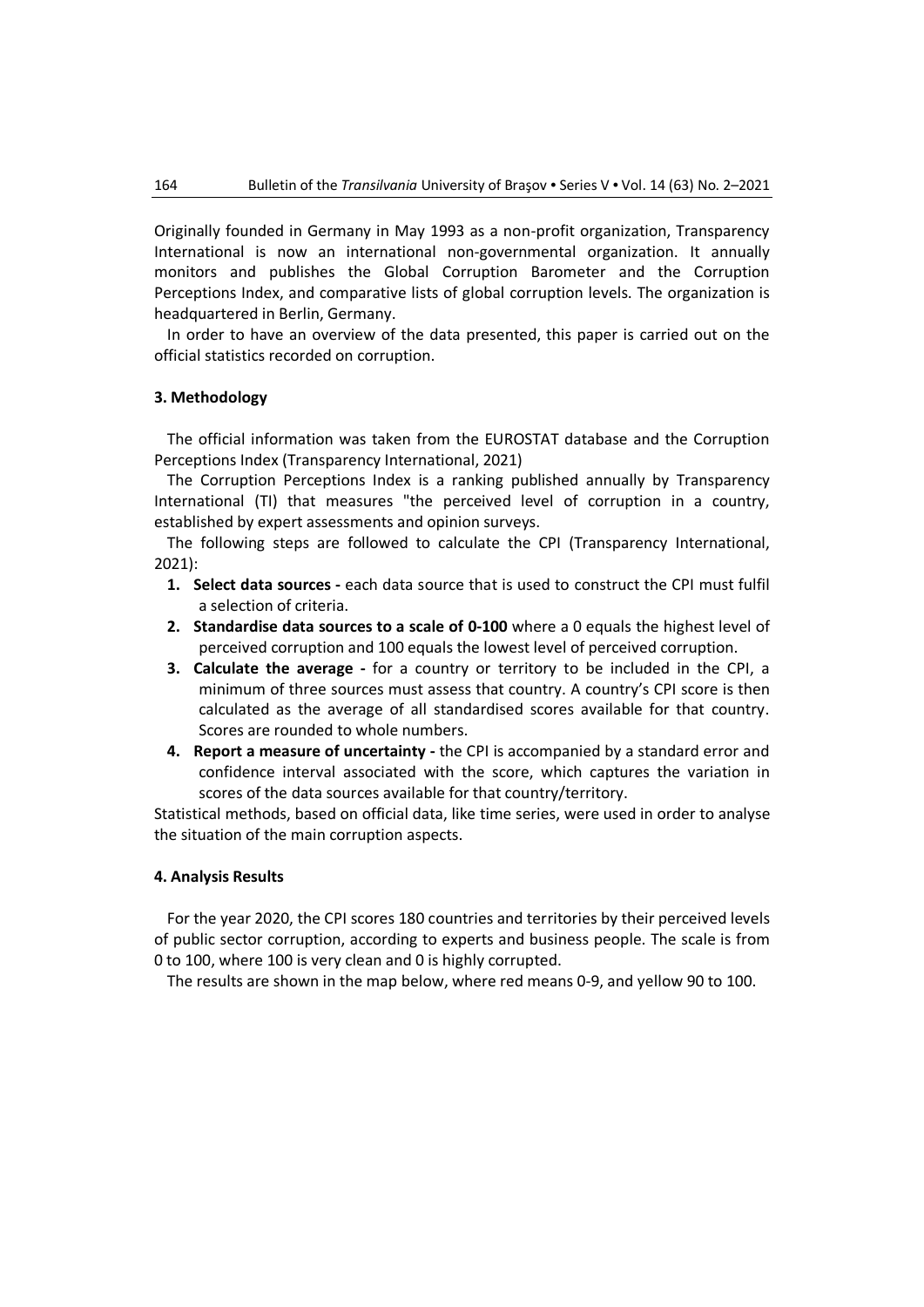

Fig. 1. *The corruption worldwide map in the year 2020* 

Source: Transparency International, Corruption Perceptions Index https://www.transparency.org/en/cpi/2020/index/nzl

From the data analysis, it can be observed that the *top countries* in the world on the CPI are:

- 1. *Denmark* with a score of 88;
- 2. *New Zealand* with a score of 88;
- 3. *Finland* with a score of 85;
- 4. *Singapore* with a score of 85;
- 5. *Sweden* with a score of 85;
- 6. *Switzerland* with a score of 85.

At the opposite pole, the *bottom countries* are:

- 180 place *South Sudan* with a score of 12;
- 179 place *Somalia* with a score of 12;
- 178 place *Syria* with a score of 14;
- 177 place *Yemen* with a score of 15;
- 176 place *Venezuela* with a score of 15.

The paper continues with a graphic representation of the CPI, but this time, for European Countries.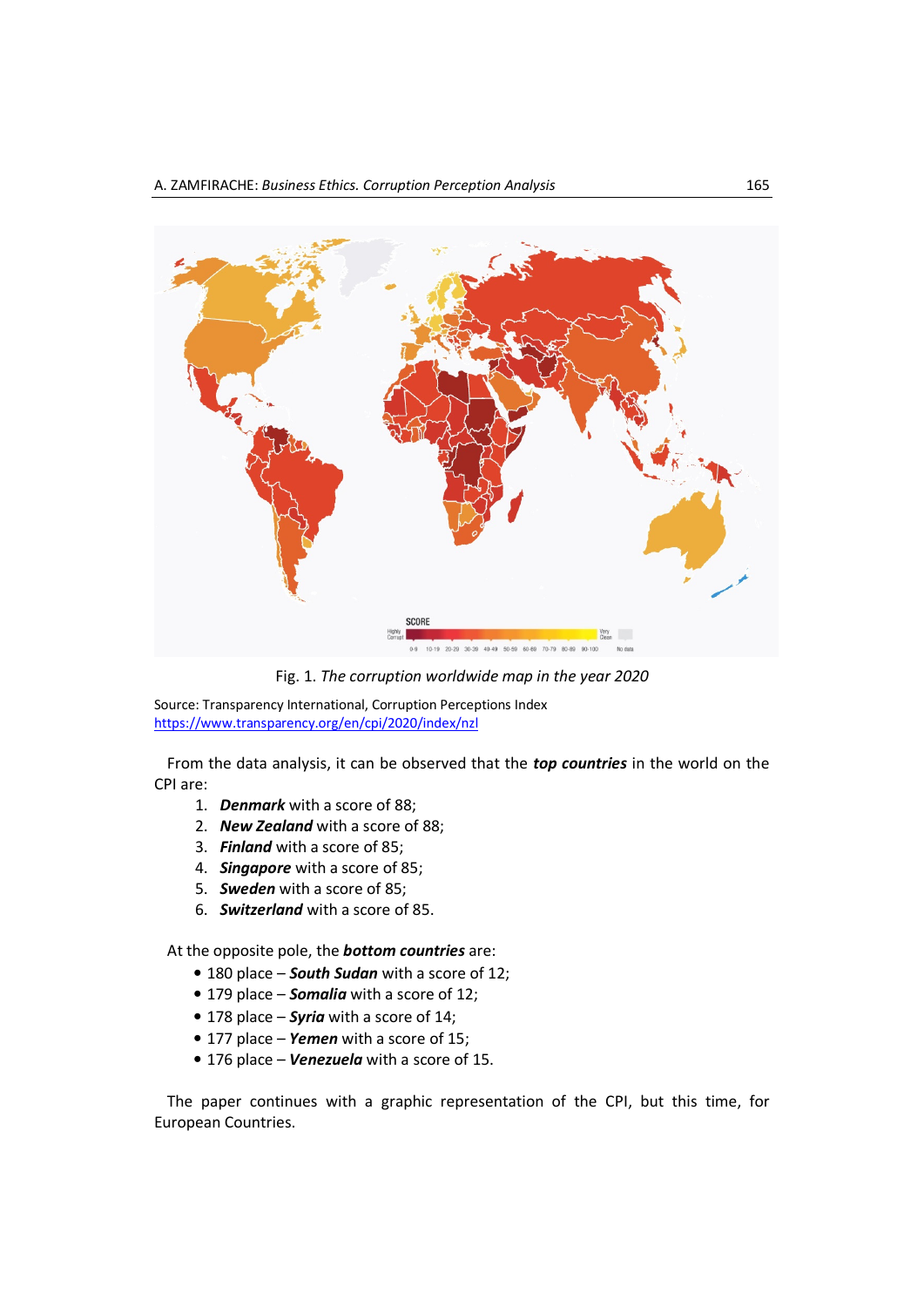

Fig. 2. *CPI countries in the European Country in 2020* 

Source: Statista. (2021). Politics & Government. *Corruption perception index score of countries in the European Union 2020* available at https://www.statista.com/statistics/873736/corruption-perceptionindex-european-union/

The representation of CPI, for the countries in the European Union, as of 2020, shows that Denmark is the least corrupted country in the European Union. The other Nordic countries in the EU, Finland and Sweden, also have high scores and are second and third in this statistic, respectively. Romania, Bulgaria and Hungary have the lowest index score of all EU countries (44 each).

Corruption is a widespread problem in Romania which developed during the transition from a communist to a democratic regime. The years following the Romanian Revolution in 1989 were characterized by an institutional and legislative vacuum which caused serious dysfunctions, not only in the criminal justice system, but also at a political level. Nowadays, corruption is seen as part of the business culture in Romania, since people still find it acceptable to either do a favour, or to give a gift or money to obtain something from the public administration. Apart from the political and institutional environment, corruption problems have also been constantly reported in the healthcare system (Statista, 2020).

In 2020, Romania obtained a score of 44, occupying the  $69<sup>th</sup>$  place in the general ranking (out of the 180 countries monitored), being among the last three EU countries (along with Bulgaria and Hungary, which also obtained 44 points).

For a better representation of the data, Figure 3 presents the evolution of the Corruption Perception Index for Romania, along with the average regional score for the European Union.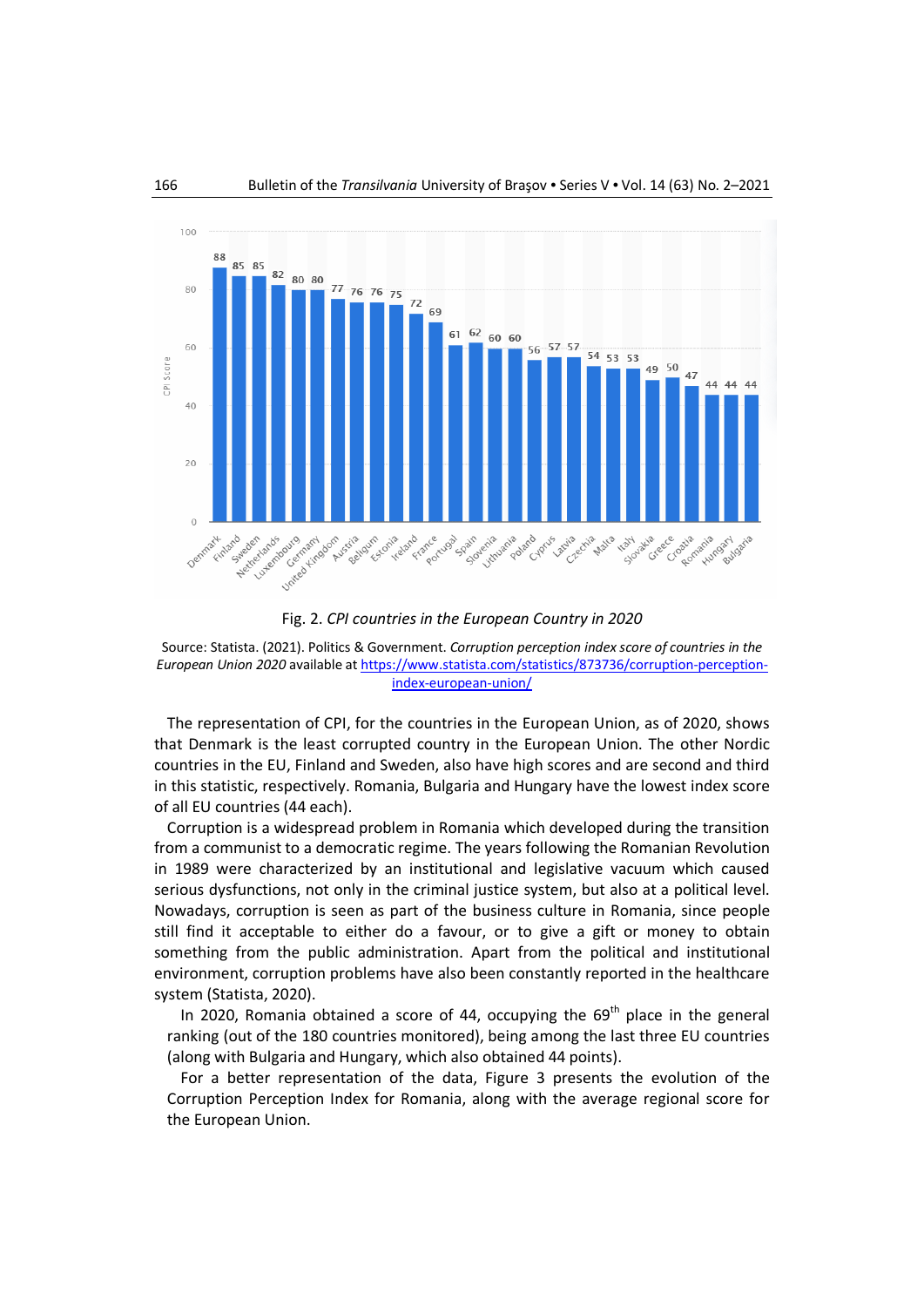



Comparing Romania's corruption perception index with the average regional score for the European Union, we find that, in 2011-2020, our country's index was always below this average, with values between 36 and 48 (the lowest value 36 was recorded in 2011). In what follows, we provide a presentation of official statistical data on the place occupied by our country in ranking corruption in countries around the world.

Table 1

| Year | <b>Media UE</b> | <b>Romania CPI</b> | <b>Rank Romania</b> |
|------|-----------------|--------------------|---------------------|
| 2009 | 64,5            | 38                 | 71/180              |
| 2010 | 64              | 37                 | 73/178              |
| 2011 | 63,7            | 36                 | 75/183              |
| 2012 | 63,7            | 44                 | 66/176              |
| 2013 | 66              | 43                 | 69/177              |
| 2014 | 66              | 48                 | 57/176              |
| 2015 | 66              | 46                 | 58/168              |
| 2016 | 66              | 48                 | 57/176              |

*Statistical Data on CPI for Romania, average regional score for European Union and Romania's Rank*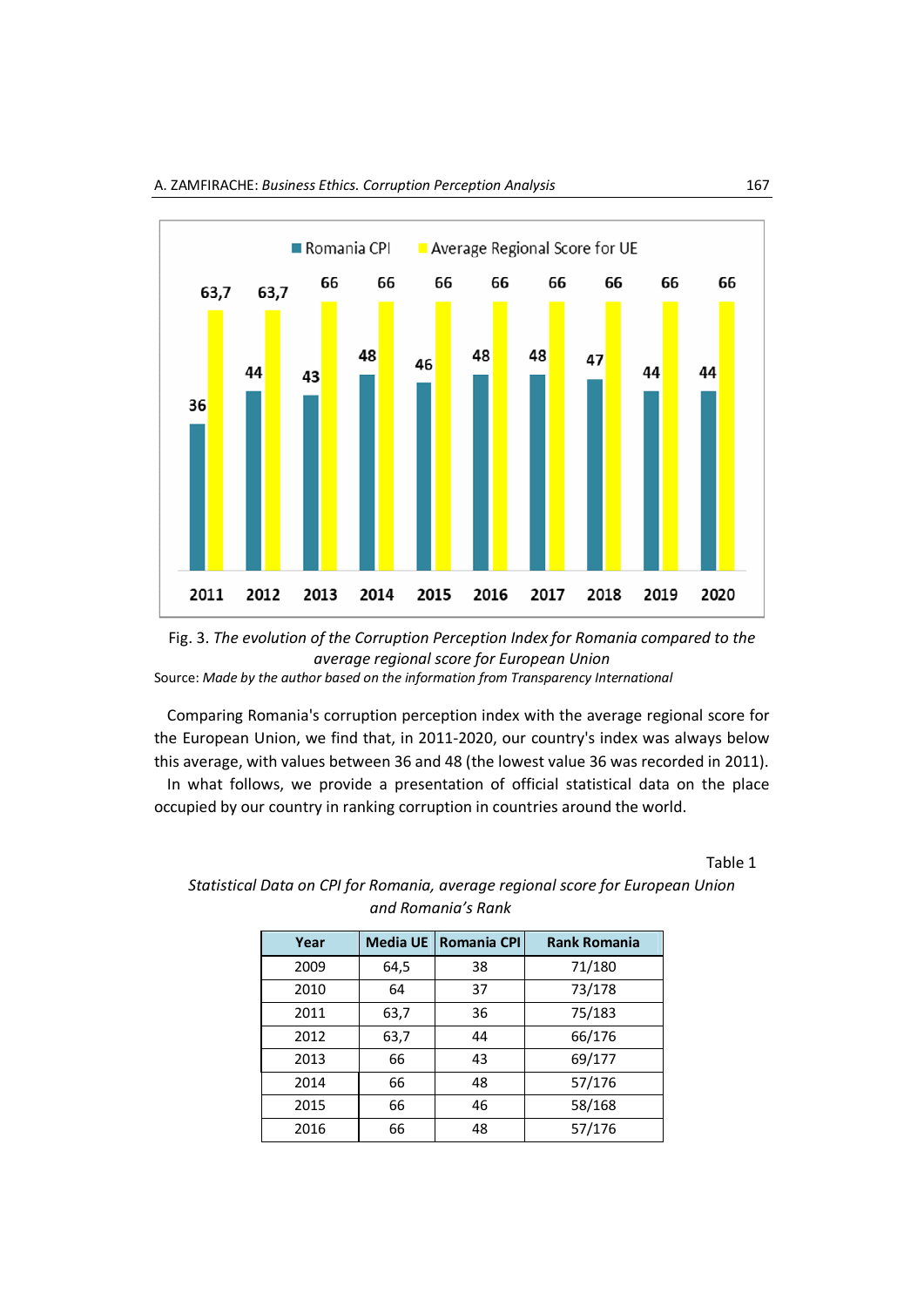| Year |    | Media UE   Romania CPI | <b>Rank Romania</b> |
|------|----|------------------------|---------------------|
| 2017 | 66 | 48                     | 59/180              |
| 2018 | 66 | 47                     | 61/180              |
| 2019 | 66 | 44                     | 70/180              |
| 2020 | 66 | 44                     | 69/180              |

As regards the official statistical data on the place occupied by our country in the corruption ranking of Countries around The World, Romania's average rank for the period 2009-2020 is 65.4 / 177.8. This means that Romania is a little above half.

Romania's position in this ranking can be first seen as the rank compared to the countries of the world, where our country ranks  $69<sup>th</sup>$  out of 180 in 2020. Then it can be compared to the EU average, where the CPI for Romania is 44, being among the last places in the EU, which had an average of 66. Regarding the evolution of this indicator, it can be observed that there is no certain trend, which makes it difficult to give a forecast. This is also difficult because the main causes that fuel corruption in Romania are: lack of political will, weakness of state institutions and tradition (Manole and Erdniç, 2014). At the same time, a poor implementation of the measures taken over time to reduce the size of corruption was found, which led to a low efficiency of these measures (Radu and Gulyas, 2010). Corruption leads to an inefficient allocation of resources at the national level, diminishes the efficiency of the administrative system, slows down economic growth and contributes to the decline of the political system (Iamandi and Voicu-Dorobantu, 2007).

#### **5. Conclusions**

Since 1995, Transparency International has been publishing the annual Corruption Perception Index. The methodology for calculating the index is based on a number of country-specific investigations, and the composite that can be obtained in the end is between 10 - "very clean" and 0 - "highly corrupted". In the last few years, Romania has started to obtain values over 40 (for example, for 2013, the score recorded by our country was 43, occupying the  $69<sup>th</sup>$  position out of 177 countries investigated, and in 2020 it was placed  $44<sup>th</sup>$ , the same score being obtained by neighbouring countries Bulgaria and Hungary). In general, some of the richest countries in the world - Finland, Denmark, New Zealand, Canada, Iceland, Singapore and Sweden - consistently score over 9 out of 10 possible in terms of the integrity of their government officials, indicating very low levels of corruption in those countries. Countries with two or less points are the poorest countries in the world: Angola, Azerbaijan, Kenya, Indonesia, Madagascar, Nigeria, Paraguay and Bangladesh.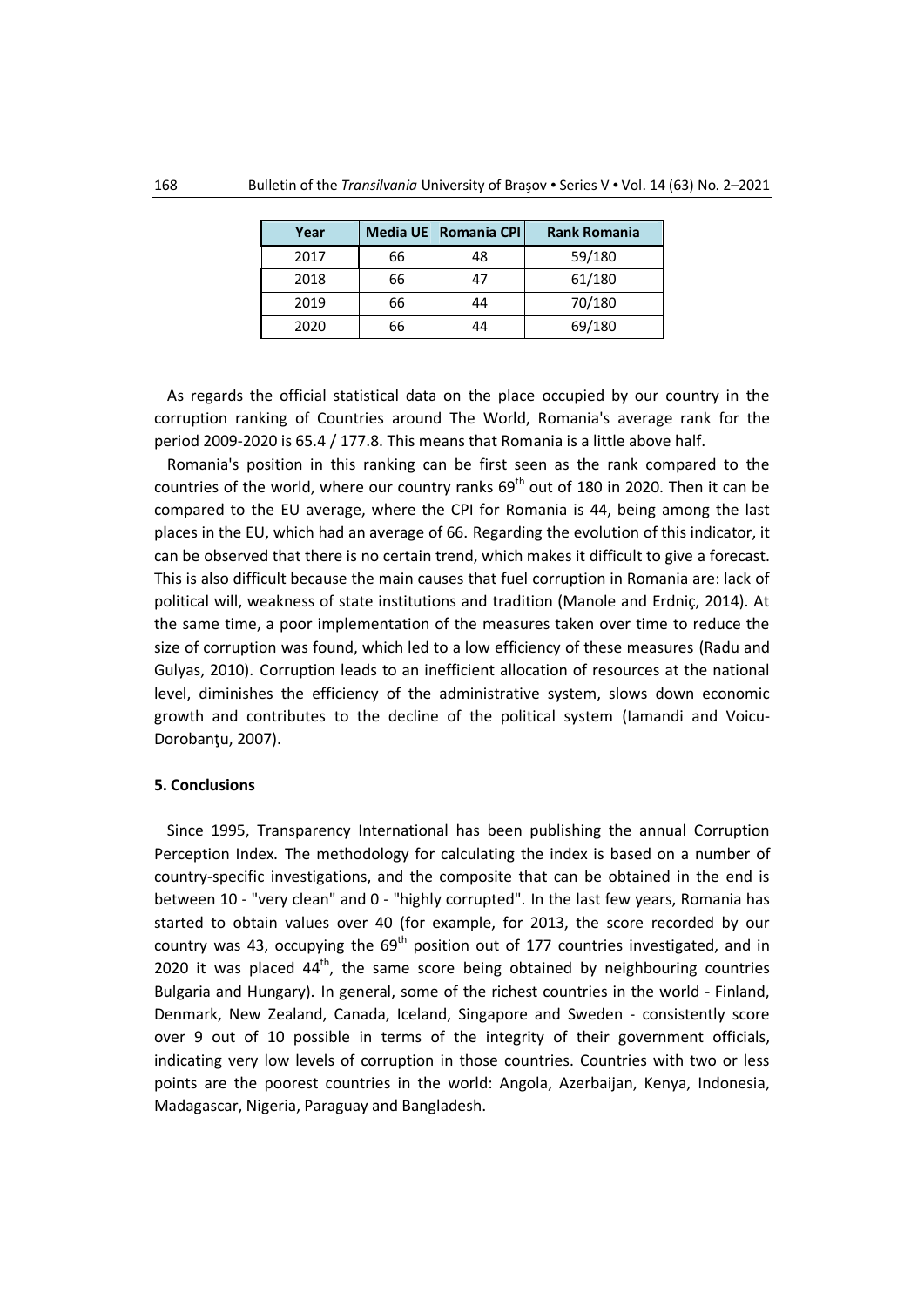For Romania, corruption is a widespread problem. Our country developed during the transition from a communist to a democratic regime and the years following the Romanian Revolution in 1989 were characterized by an institutional and legislative vacuum which caused serious dysfunctions (not only in the criminal justice system, but also at a political level). Nowadays, corruption is seen as part of the business culture in Romania, since people still find it acceptable to either do a favour, or to give a gift or money to obtain something from the public administration (Statista, 2020).

All these things have affected the economic development of Romania and it is necessary to renounce them. Among the proposals offered to reduce corruption are: national standards for criminalizing corruption, substantial legislative reforms, institutions responsible for enforcing legal provisions to operate in an effective and impartial manner. At the same time, there is a need to develop rigorous external and internal mechanisms for administrative verification. But we should not forget that change is a slow process, and it always has to start with each of us.

#### **References**

- Eurobarometru Flash. 2015. *Eurobarometru Flash din 2015 privind atitudinea întreprinderilor față de corupție în UE*. Available at: http://data.europa.eu/euodp/ro/data/dataset /S2084\_428\_ENG
- European Commision. 2011. *Semestrul European Fișă tematică. Lupta impotriva corupției.*
- EUROSTAT, https://ec.europa.eu/eurostat/web/products-datasets/-/sdg\_16\_50
- Frederick, R. E. (coord.)., 2001. *La ética en los negocios: Aplicación a problemas específicos en las organizaciones de negocios.* Oxford University Press. Mexic, pp.281-292.
- Iamandi, I. E., Filip, R., 2008. *Etică şi responsabilitate socială corporativă în afacerile internaționale*. Bucureşti: Editura Economică.
- Iamandi, I., Voicu-Dorobanţu, R., 2007. Corupţia un risc pentru România în Uniunea Europeană. *Jurnalul Economic*, Anul X, No. 24, pp. 15-27.
- Manole, S.D., Erdnic, R., 2014. Evaluarea impactului coruptiei asupra economiei României. *Revista Strategii Manageriale*, Nr. 2 (24) 2014. Universitatea "Constantin Brâncoveanu", pp.12-19.
- Popa, I., Filip, R., 1999. *Management internațional.* București: Editura Economică, pp. 260-266.
- Radu, L., Gulyas, G., 2010. Corruption A Problem without Solutions in Romania?, *Revista Transilvană de Ştiinţe Administrative*, Vol. 26, No. 2, pp. 107-124.
- Statista. 2020. *Corruption in Romania statistics & facts*. Available at: https://www.statista.com/topics/7171/corruption-in-romania/